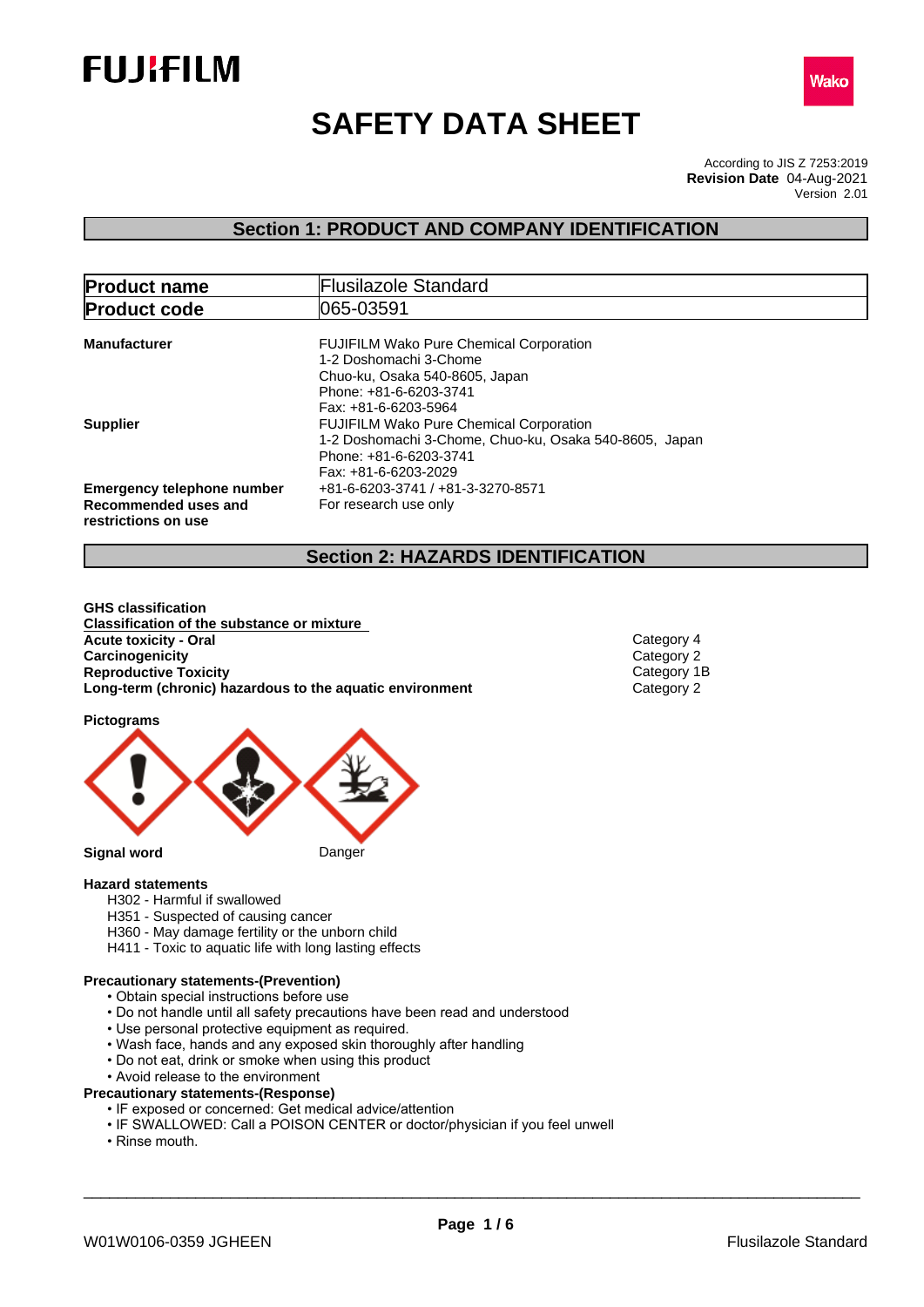#### • Collect spillage

**Precautionary statements-(Storage)**

#### • Store locked up. **Precautionary statements-(Disposal)**

• Dispose of contents/container to an approved waste disposal plant

**Others**

**Other hazards** Not available

### **Section 3: COMPOSITION/INFORMATION ON INGREDIENTS**

**Single Substance or Mixture** Substance

#### **Formula** C16H15F2N3Si

| $\sim$ $\sim$<br><b>Chemical</b><br>Name | Weight-% | --<br>Molecular weight | <b>ENCS</b> | <b>ISHL</b><br>. .<br>No. | <b>RN</b><br>$\sim$<br>'N.<br>uno |
|------------------------------------------|----------|------------------------|-------------|---------------------------|-----------------------------------|
| <br>Husilazole                           | 98.0     | 315.30<br>ن ټري او     | N/r         | N/F                       | 85509<br>$\sim$                   |

#### **Impurities and/or Additives**: Not applicable

### **Section 4: FIRST AID MEASURES**

#### **Inhalation**

Remove to fresh air. If symptoms persist, call a physician.

### **Skin contact**

Wash off immediately with soap and plenty of water. If symptoms persist, call a physician.

#### **Eye contact**

IF IN EYES: Rinse cautiously with water for several minutes. Remove contact lenses, if present and easy to do. Continue rinsing. Immediate medical attention is required.

#### **Ingestion**

Rinse mouth. Never give anything by mouth to an unconscious person. Call a physician or poison control center immediately. Do not induce vomiting without medical advice.

#### **Protection of first-aiders**

Use personal protective equipment as required.

### **Section 5: FIRE FIGHTING MEASURES**

#### **Suitable extinguishing media**

Water spray (fog), Carbon dioxide (CO2), Foam, Extinguishing powder, Sand

#### **Unsuitable extinguishing media**

#### No information available

#### **Specific hazards arising from the chemical product**

Thermal decomposition can lead to release of irritating and toxic gases and vapors.

#### **Special extinguishing method**

No information available

### **Special protective actions for**

#### **fire-fighters**

Use personal protective equipment as required. Firefighters should wear self-contained breathing apparatus and full firefighting turnout gear.

## **Section 6: ACCIDENTAL RELEASE MEASURES**

#### **Personal precautions, protective equipment and emergency procedures**

For indoor, provide adequate ventilation process until the end of working. Deny unnecessary entry other than the people involved by, for example, using a rope. While working, wear appropriate protective equipments to avoid adhering it on skin, or inhaling the gas. Work from windward, and retract the people downwind.

#### **Environmental precautions**

To be careful not discharged to the environment without being properly handled waste water contaminated.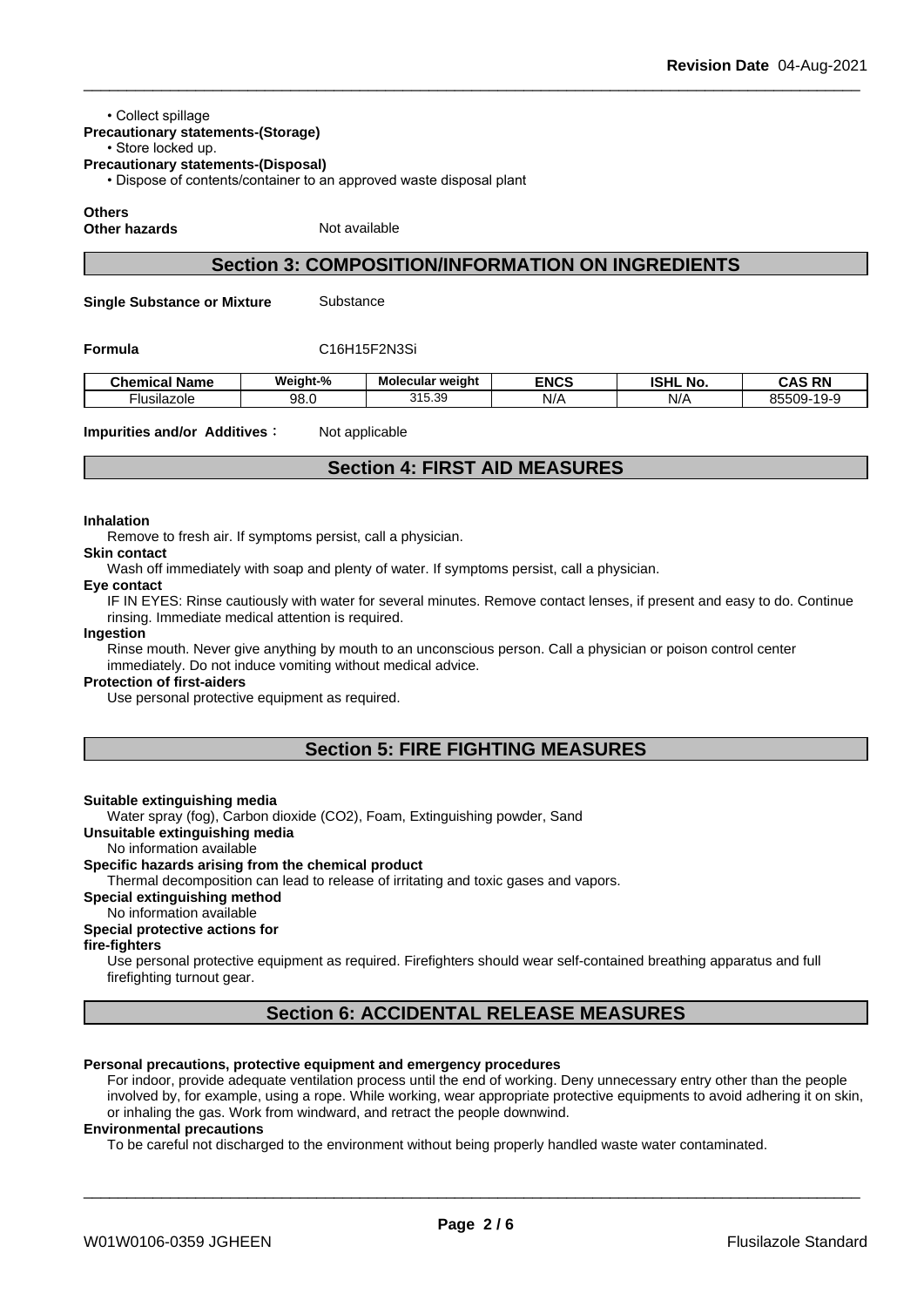#### **Methods and materials for contaminent and methods and materials for cleaning up**

Sweep up and gather scattered particles, and collect it in an empty airtight container.

**Recoverly, neutralization**

#### No information available

#### **Secondary disaster prevention measures**

Clean contaminated objects and areas thoroughly observing environmental regulations.

### **Section 7: HANDLING AND STORAGE**

#### **Handling**

#### **Technical measures**

Avoid contact with strong oxidizing agents. Use with local exhaust ventilation.

#### **Precautions**

Do not rough handling containers, such as upsetting, falling, giving a shock, and dragging. Prevent leakage, overflow, and scattering. Not to generate steam and dust in vain. Seal the container after use. After handling, wash hands and face, and then gargle. In places other than those specified, should not be smoking or eating and drinking. Should not be brought contaminated protective equipment and gloves to rest stops. Deny unnecessary entry of non-emergency personnel to the handling area.

### **Safety handling precautions**

Avoid contact with skin, eyes or clothing. Use personal protective equipment as required.

#### **Storage**

**Safe storage conditions**

**Safe packaging material** Glass **Incompatible substances** Strong oxidizing agents

**Storage conditions** Keep container protect from light tightly closed. Store in a cool (2-10 °C) place.

### **Section 8: EXPOSURE CONTROLS/PERSONAL PROTECTION**

#### **Engineering controls**

In case of indoor workplace, seal the source or use a local exhaust system. Provide the safety shower facility, and handand eye-wash facility. And display their position clearly.

**Exposure limits** This product, as supplied, does not contain any hazardous materials with occupational exposure limits established by the region specific regulatory bodies.

#### **Personal protective equipment**

**Respiratory protection** Dust mask **Hand protection** Protection gloves Skin and body protection

**Eye protection** protective eyeglasses or chemical safety goggles<br>
Skin and body protection Long-sleeved work clothes

#### **General hygiene considerations**

Handle in accordance with good industrial hygiene and safety practice.

## **Section 9: PHYSICAL AND CHEMICAL PROPERTIES**

**Form Color Color Color Color Color Color Color Color Color Color Color Color Color Color Color Color Color Color Color Color Color Color Color Color Color Color Color Color Appearance** crystalline powder **Odor Odor** No data available<br> **Melting point/freezing point Community Community Community Community Community Community Community Community Community Community Community Community Community C Melting point/freezing point**<br>**Boiling point, initial boiling point and boiling range** Modata available **Boiling point, initial boiling point and boiling range Flammability No data available No data available Evaporation rate:** No data available **Flammability (solid, gas):** No data available **Upper/lower flammability or explosive limits Upper**: No data available **Lower**: **No data available No data available Flash point No data available No data available Auto-ignition temperature:** No data available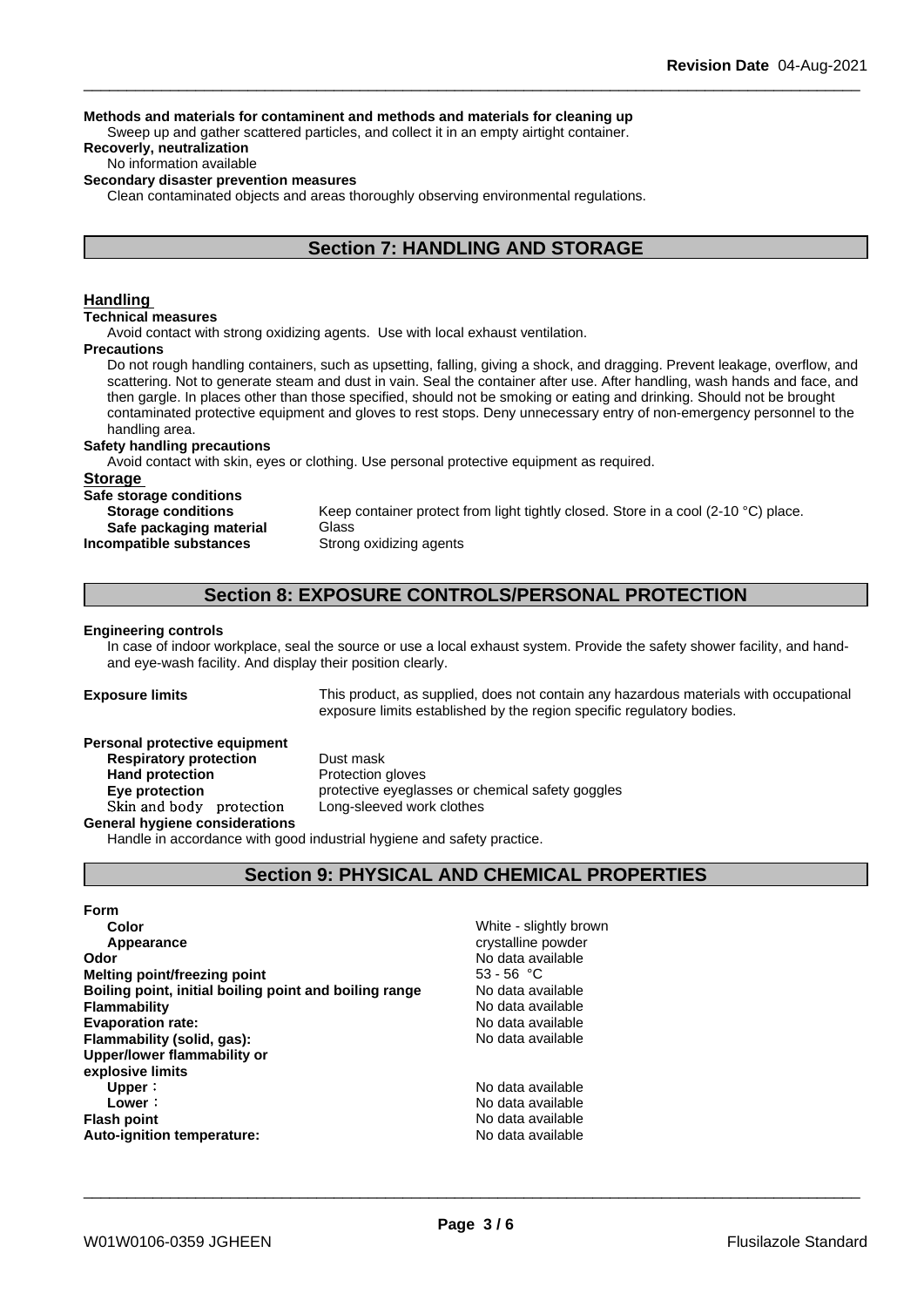**Decomposition temperature:**<br> **pH** No data available<br>
No data available **Viscosity** (coefficient of viscosity) **Dynamic viscosity**<br> **Solubilities**<br> **Solubilities**<br> **Solubilities n-Octanol/water partition coefficient:(log Pow) Vapour pressure**<br> **Specific Gravity / Relative density**<br>
Specific Gravity / Relative density<br>  $\frac{1}{2}$  Mo data available **Specific Gravity / Relative density Vapour density No data available Particle characteristics** No data available

No data available<br>No data available acetone : soluble . water : very slightly soluble.<br>No data available

### **Section 10: STABILITY AND REACTIVITY**

#### **Stability**

**Reactivity** No data available **Chemical stability** May be altered by light. **Hazardous reactions** None under normal processing **Conditions to avoid** Extremes of temperature and direct sunlight **Incompatible materials** Strong oxidizing agents **Hazardous decomposition products** Carbon monooxide (CO), Carbon dioxide (CO2), Nitrogen oxides (NOx), Halides

### **Section 11: TOXICOLOGICAL INFORMATION**

**Acute toxicity**

| <b>Chemical Name</b> | <b>LD50</b><br>Dral   | <b>LD50</b><br>Dermal | <b>Inhalation LC50</b>                                   |
|----------------------|-----------------------|-----------------------|----------------------------------------------------------|
| -lusilazole          | 674<br>Rat<br>. ma/ka | Rabbit<br>a/ka<br>ы.  | 2400<br>Rat<br>$\lq$ ma/m $\lq$<br>$^{\prime}$ $\Lambda$ |

| <b>Skin irritation/corrosion</b>         | No data available |
|------------------------------------------|-------------------|
| Serious eye damage/ irritation           | No data available |
| <b>Respiratory or skin sensitization</b> | No data available |
| Reproductive cell mutagenicity           | No data available |
| Carcinogenicity                          | No data available |
| <b>Reproductive toxicity</b>             | No data available |
| <b>STOT-single exposure</b>              | No data available |
| <b>STOT-repeated exposure</b>            | No data available |
| <b>Aspiration hazard</b>                 | No data available |

## **Section 12: ECOLOGICAL INFORMATION**

**Ecotoxicity** No information available

**Other data** No data available

**Persistence and degradability** No information available<br>**Bioaccumulative potential** No information available **Bioaccumulative potential Mobility in soil** No information available **Hazard to the ozone layer** No information available

### **Section 13: DISPOSAL CONSIDERATIONS**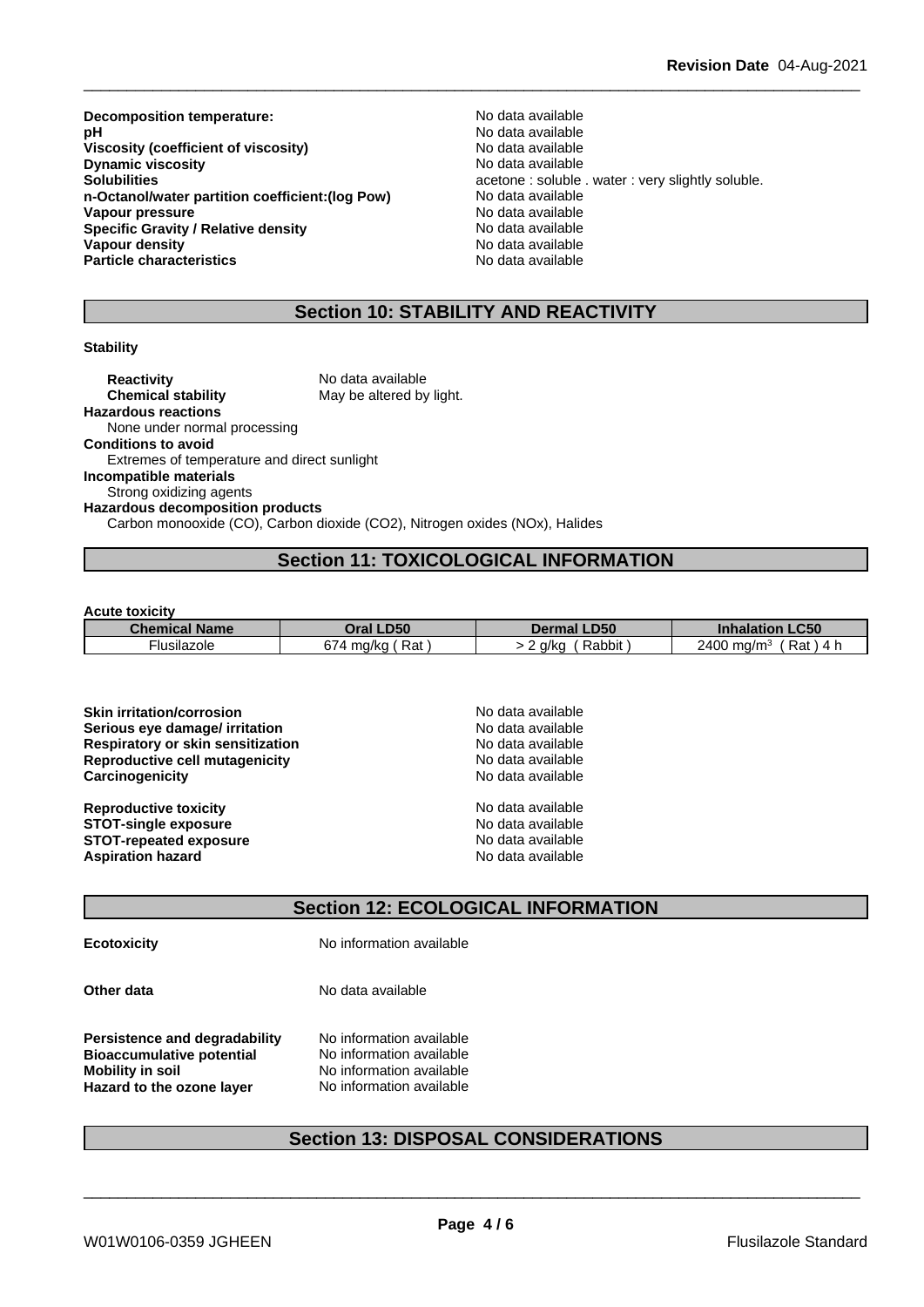#### **Waste from residues**

Disposal should be in accordance with applicable regional, national and local laws and regulations. **Contaminated container and contaminated packaging**

Disposal should be in accordance with applicable regional, national and local laws and regulations.

### **Section 14: TRANSPORT INFORMATION**

| <b>ADR/RID</b>                                          |                                                                  |
|---------------------------------------------------------|------------------------------------------------------------------|
| <b>UN number</b>                                        | <b>UN3077</b>                                                    |
| Proper shipping name:                                   | Environmentally hazardous substance, solid, n.o.s. (Flusilazole) |
| <b>UN classfication</b>                                 | 9                                                                |
| <b>Subsidiary hazard class</b>                          |                                                                  |
| Packing group                                           | Ш                                                                |
| <b>Marine pollutant</b>                                 | Yes                                                              |
| <b>IMDG</b>                                             |                                                                  |
| UN number                                               | <b>UN3077</b>                                                    |
| Proper shipping name:                                   | Environmentally hazardous substance, solid, n.o.s. (Flusilazole) |
| <b>UN classfication</b>                                 | 9                                                                |
| <b>Subsidiary hazard class</b>                          |                                                                  |
| Packing group                                           | Ш                                                                |
| <b>Marine pollutant (Sea)</b>                           | Yes                                                              |
| Transport in bulk according to No information available |                                                                  |
| Annex II of MARPOL 73/78 and                            |                                                                  |
| the IBC Code                                            |                                                                  |
| <b>IATA</b>                                             |                                                                  |
| <b>UN number</b>                                        | <b>UN3077</b>                                                    |
| Proper shipping name:                                   | Environmentally hazardous substance, solid, n.o.s. (Flusilazole) |
| UN classfication                                        | 9                                                                |
| <b>Subsidiary hazard class</b>                          |                                                                  |
| Packing group                                           | Ш                                                                |
| <b>Environmentally Hazardous</b>                        | Yes                                                              |
| <b>Substance</b>                                        |                                                                  |

### **Section 15: REGULATORY INFORMATION**

| <b>International Inventories</b><br><b>EINECS/ELINCS</b><br><b>TSCA</b>          |                                                                                                                                                        |
|----------------------------------------------------------------------------------|--------------------------------------------------------------------------------------------------------------------------------------------------------|
| Japanese regulations                                                             |                                                                                                                                                        |
| <b>Fire Service Act</b>                                                          | Not applicable                                                                                                                                         |
| <b>Poisonous and Deleterious</b><br><b>Substances Control Law</b>                | Not applicable                                                                                                                                         |
| Industrial Safety and Health Act Not applicable                                  |                                                                                                                                                        |
| <b>Regulations for the carriage</b><br>and storage of dangerous<br>goods in ship | Noxious Substances (Ordinance Art.3, Ministry of Transportation Ordinance Regarding<br>Transport by Ship and Storage, Attached Table 1)                |
| <b>Civil Aeronautics Law</b>                                                     | Misellaneous Dangerous Substances and Articles (Ordinance Art. 194, MITL Nortification<br>for Air Transportation of Explosives etc., Attached Table 1) |
| <b>Pollutant Release and Transfer Not applicable</b><br><b>Register Law</b>      |                                                                                                                                                        |
| <b>Export Trade Control Order</b>                                                | Not applicable                                                                                                                                         |
|                                                                                  |                                                                                                                                                        |
|                                                                                  | <b>Section 16: OTHER INFORMATION</b>                                                                                                                   |